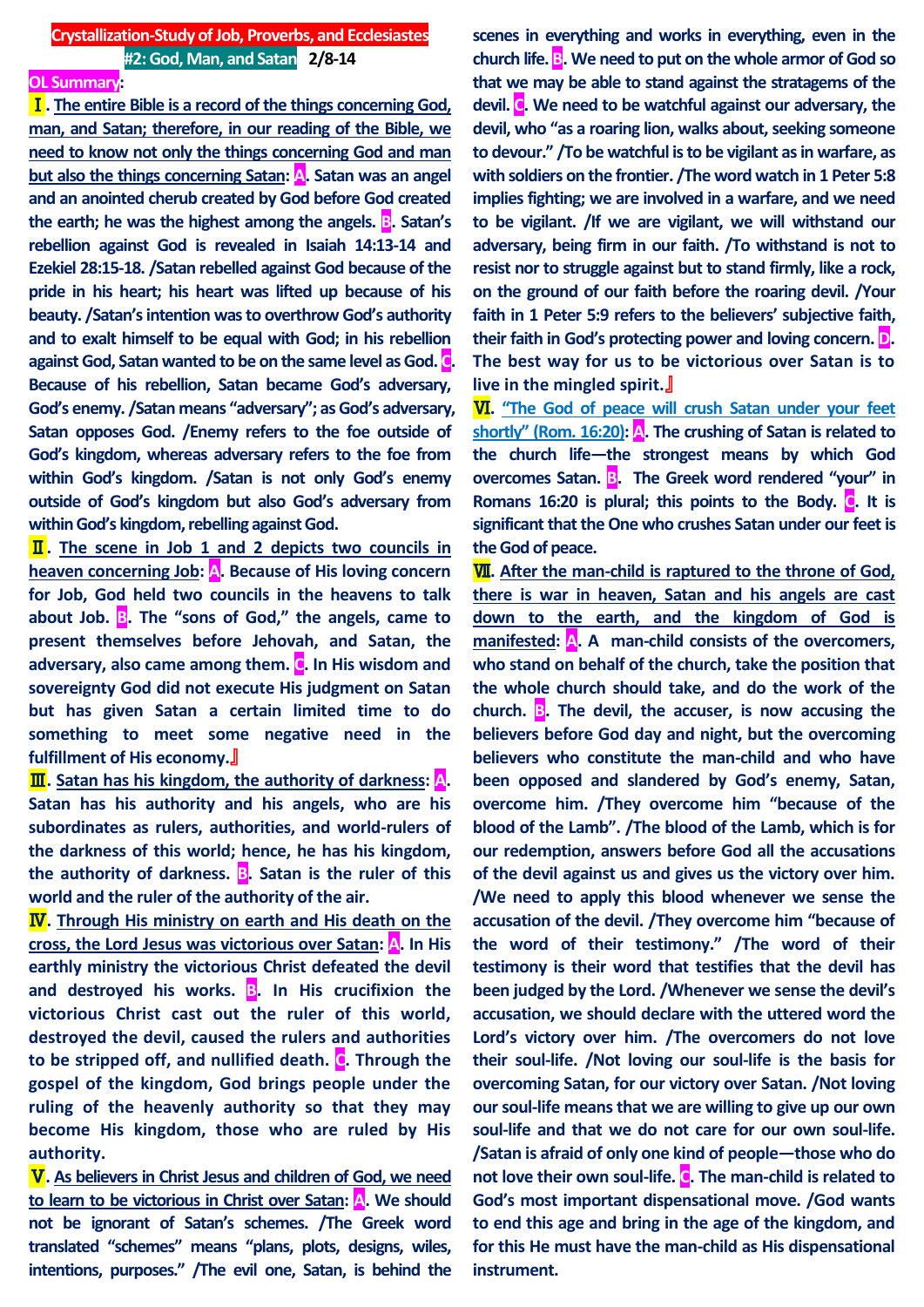CP1: Satan rebelled against God due to the pride in his heart. Being proud makes you a follower of Satan and God is against you. But if you humble yourself, grace is given

OL1: The entire Bible is a record of the things concerning God, man, and Satan; therefore, in our reading of the Bible, we need to know not only the things concerning God and man but also the things concerning Satan. OL2: Satan was the "Daystar, son of the dawn", one of the first angels created by God at the "dawn" of the universe, appointed by God to be the head of all the angels. The anointed cherub was the one closest to God, and having both the kingship and the priesthood, he held the highest position in God's creation. OL3: Satan rebelled against God because of the pride in his heart; his heart was lifted up because of his beauty. Satan looked at his brightness and became corrupted. To look at what God has made us and forget God Himself always tempts us to be proud. Pride was the cause of Satan's rebellion. So, the apostle would never allow "a new convert" to be an elder in the church, "lest being blinded with pride he fall into the judgment suffered by the devil" (1 Tim. 3:6). All the natural virtues and attributes, and all the spiritual gifts can be utilized by the devil to make us proud.  $\cdots$ The proud devil is still prowling about on the earth, seeking the proud ones whom he may devour. The only way to "withstand" him is to "humble" ourselves, to gird ourselves with humility because "God resists the proud but gives grace to the humble" (1 Pet. 5:5). The Lord Jesus is a good example in this matter. Satan exalted himself, but the Lord Jesus "humbled Himself". Thus, the Lord overcame Satan, and Satan had nothing in Him. OL4: In His wisdom and sovereignty God did not execute His judgment on Satan but has given Satan a certain limited time to do something to meet some negative need in the fulfillment of His economy: God could not and would not ask any of His many excellent angels to do what was needed to damage Job in order to strip him of everything so that he might be full of God.

Job 2:4-7 Then Satan…said,…Indeed all that a man has he will give for the sake of his life. But stretch forth Your hand, and touch his bone and his flesh; and he will surely curse You to Your face. And Jehovah said to Satan, Here he is, in your hand; only spare his life. And Satan went forth from Jehovah's presence and struck Job with severe boils from the sole of his foot to the crown of his head.

OL5: The scene in chapters 1 and 2 of Job shows us that Satan remains free to be purposely used by God as an ugly tool to execute God's severe dealing with His loving ones.

### Application to New ones and Youth/College students

Young people and new ones, don't be proud when you see your natural strengths or spiritual gifts that God has given you. It is God's grace that you have such good qualities. Don't be like Satan who was so proud of his own magnificence and beauty and forgot God. 1 Cor.15:10 But by the grace of God I am what I am; 1 Pet.5:5 In like manner, younger men, be subject to elders; and all of you gird yourselves with humility toward one another, because God resists the proud but gives grace to the humble.

FN "gird yourselves with humility": This figure came evidently from Peter's impression of how the Lord girded Himself with a towel when He humbled Himself to wash the disciples' feet, especially Peter's. 6 Therefore be humbled under the mighty hand of God that He may exalt you in due time, 7 Casting all your anxiety on Him because it matters to Him concerning you. 8 Be sober; watch. Your adversary, the devil, as a roaring lion, walks about, seeking someone to devour. FN "seeking":Peter here warned the believers who were suffering in persecution. If they would not be humbled under God's mighty hand and cast their anxiety on God, they would be devoured by the roaring lion, the devil, their adversary. This teaches us that pride and anxiety make us delicious prey to satisfy the hunger of the roaring lion. In this matter Peter no doubt could not forget the Lord's warning to him regarding the devil's desire.

A Brother's Testimony: When I had a small success, like getting good marks on a school test, or when I prophesied in a meeting and brothers and sisters gave me a loud amen, I would mumbled to myself, 'I am so superior. Even with the Lord's help, am I not better than others?' However, I thank God for the environment without for His stripping and the enlightening of the Holy Spirit within. One time, because of my pride, I did not get along with my boss at work and my boss bullied me. At that time, I was complaining in my heart, but when I turned to my spirit and prayed, the Holy Spirit enlightened me and I realized that my boss was being used by the Lord to deal with my pride. I gradually came to realize that❶『Both natural and spiritual abilities were given to me by the Lord, and without His grace, I would not be here right now $\mathbf{Q}$  if the small pride is left untreated, the germs of the pride will multiply and overwhelm, so we must be relentless and deal with the small pride as soon as it appears  $\mathbf{S}$   $\mathbf{\Theta}$  Never get carried away by Satan's temptations and become a follower of Satan $\Box$  It is the Lord's mercy and grace that enables me to love the Lord and be in the local church in Lord's recovery』 **O** Because the source of blessings is God and not myself, I must not trust in myself, but look up to the Lord, trust in the Lord, and become one with the Lord』. And I started fearing to be proud. When the pride was thoroughly dealt with, I began to be blessed beyond my imagination in business life. I have been blessed by training myself to take heed to all kinds of pride and deal with them thoroughly as soon as they arise, even a little. Apart from Christ, I'm nothing but sin. But in Christ, I can do all things! Amen!」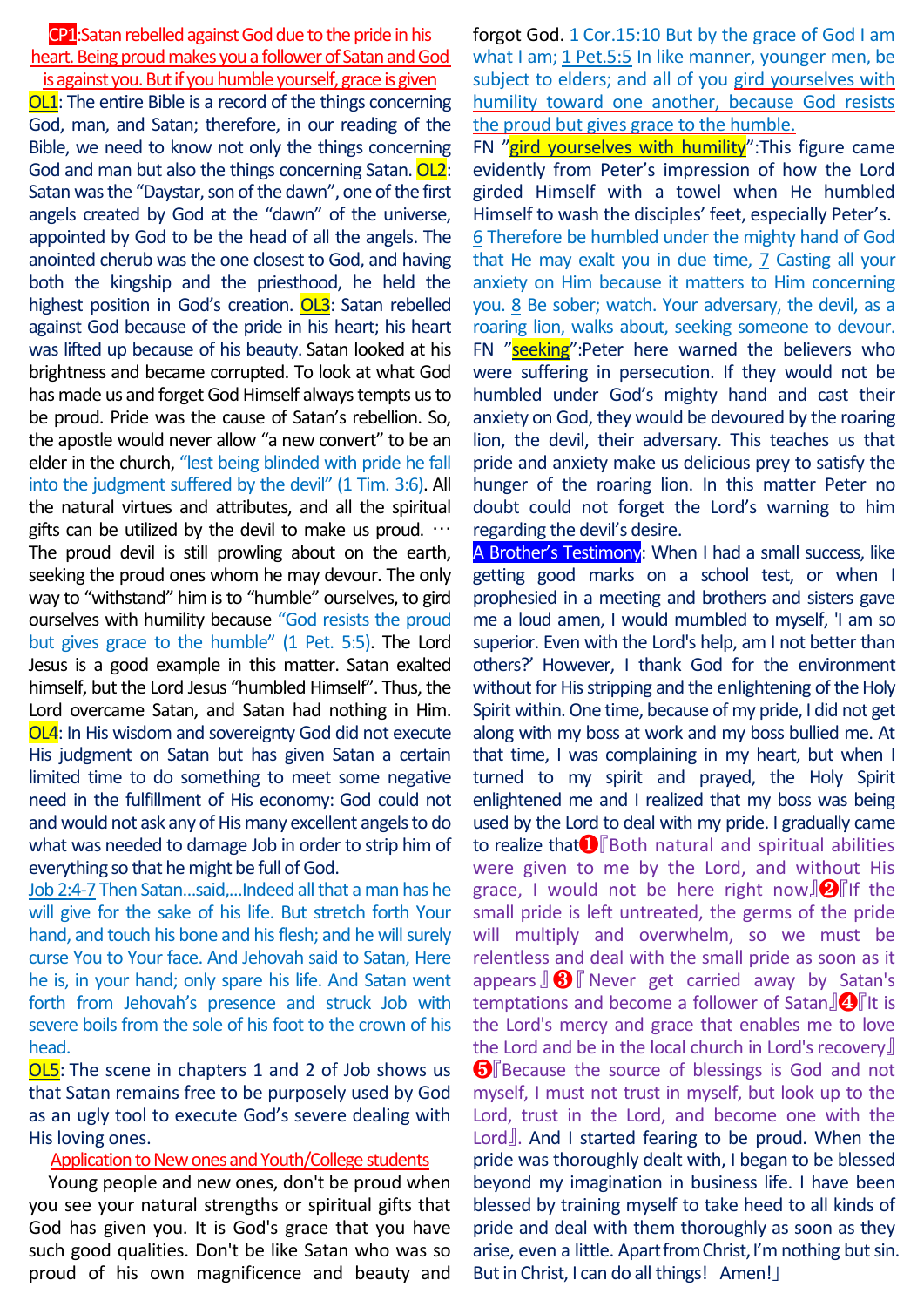## CP2:By putting your mind on the spirit and stay on the cross, you can overcome Satan in the victory of the cross of Christ

**OL1**: Satan has his kingdom, the authority of darkness. OL2:When we were dead in offenses and sins, we walked according to "the age of this world", the modern appearance, the present course, of the world, the satanic system. OL3: Through His ministry on earth and His death on the cross, the Lord Jesus was victorious over Satan. 1 John 3:8 …The Son of God was manifested, that He might destroy the works of the devil. Heb. 2:14 …That through death He might destroy him who has the might of death, that is, the devil. OL4: In His earthly ministry the victorious Christ defeated the devil and destroyed his works. In His crucifixion the victorious Christ cast out the ruler of this world, destroyed the devil, caused the rulers and authorities to be stripped off, and nullified death. Through the gospel of the kingdom, God brings people under the ruling of the heavenly authority so that they may become His kingdom, those who are ruled by His authority.

Satan was defeated only at Golgotha, and he was defeated at Golgotha forever. Hence, all those who are joined to the Lamb of Golgotha, who stand on the basis of His victory at Golgotha, not attempting to gain another new victory but expressing the one unique victory in the present battle, will overcome. Defeat comes when one trusts in the self, but victory comes when one stands on the ground of Golgotha. Golgotha is the place of victory! OL5:The evil one, Satan, is behind the scenes in everything and works in everything, even in the church life. Putting on the whole armor of God enables us to stand against the stratagems of the devil. Eph. 6:12 For our wrestling is not against blood and flesh but against the rulers, against the authorities, against the world-rulers of this darkness, against the spiritual forces of evil in the heavenlies. OL6: One of Satan's stratagems against the saints of the Most High is to wear them out; when we see that Satan is wearing us out, we will have the power to withstand and oppose his wearing-out tactics. OL7: There is only one place that Satan cannot invade—our spirit. Whether or not we are under Satan's authority is not determined by the things we do; rather, it is determined by whether we are in the spirit or in the flesh. 1 John 5:18 …He who has been begotten of God keeps himself, and the evil one does not touch him. 2 Tim. 4:22 The Lord be with your spirit. Grace be with you.

When we stay in the spirit, we are built up in the Body in a practical way. But if we stay in our minds, we shall be divided. This is true not only in the church life, but also in married life. If I remain in my mind and my wife remains in her mind, it will be impossible for us to be one. I have learned to have a healthy fear of staying in my mind…. When we find ourselves thinking critically of others, we need to turn immediately to the Lord in our spirit and pray. We all must learn the lesson of turning to the spirit and staying there.

# Application to the serving ones

You need to stay in your spirit and stay on the cross. If you stay on the cross in the spirit, you can overcome Satan in the victory of the cross of Christ. Rom. 8:6 For the mind set on the flesh is death, but the mind set on the spirit is life and peace. FN"mind": The mind is the leading part of the soul, which is man's personality, his person. The mind thus represents the soul, that is, the person himself. In this chapter the mind is neutral, being between the regenerated mingled spirit and the fallen body, the flesh. If it relies on and attaches itself to the regenerated spirit, which is mingled with the Spirit of God, the mind will bring us into the spirit and into the enjoyment of the divine Spirit as the law of the Spirit of life. If the mind attaches itself to the flesh and acts independently, it will bring us into the flesh, causing us to be at enmity with God and to be unable to please Him.

If we put our mind on the flesh, we accept Satan's speaking and eat the knowledge of good and evil like Eve did and become one with Satan. The tree of the knowledge of good and evil which is Satan involves not only evil matters but also the superficial goodness which is independent from God. And result in scattering death in the living. This is very terrifying. For example, after you served with certain saints, you start hating them and criticize them. Bible expresses this as "beating". This kind of thought comes from Satan the devil and the result of staying in such mind of the flesh is death and division. Discord and division among people, the divorces among couples all come from the mind of the flesh. The criticism, hatred and division are usual in the world but there is no place for them in the kingdom of God. You need to wipe out the mind from the flesh thoroughly from the service in the church life. Never say excuses or allow the mind of flesh thinking it is O.K. to have it just a little bit. Please pray "Lord, the feeling of dislike, hating and criticizing my brothers and sisters is the mind of the flesh and death. I eliminate such feeling of death thoroughly from my mind. I don't want to open my mind to the flesh and death. I want to open my mind to the spirit alone. I am afraid of putting my mind on the flesh". The principle of Satan is division and God's principle is oneness. In practicality, division comes from opening your mind to the flesh and oneness comes from opening your mind to the spirit. Gal. 5:19And the works of the flesh are manifest, which are such things as fornication, uncleanness, lasciviousness, 20…enmities, strife, jealousy, outbursts of anger, factions, divisions, sects, 21 Envyings, …of which I tell you beforehand, even as I have said before, that those who practice such things will not inherit the kingdom of God. Brother's testimony: The brother I lived with in the brother's house was a very sensitive and proud person.I was troubled because our personalities did not match. However, I felt that if I left it as it was, even if we lived together, our hearts would drift apart and we would divide internally. I returned to my spirit and prayed, "Lord, let me be built up". I accepted his slightly proud attitude and confessed my failures to him. As a result, I was able to communicate with him. Prayer: "Lord, if I open my mind to the flesh, I end up eating from the tree of knowledge of good and evil and become one with Satan. Let me put my mind on the spirit and experience life and peace as reality. "